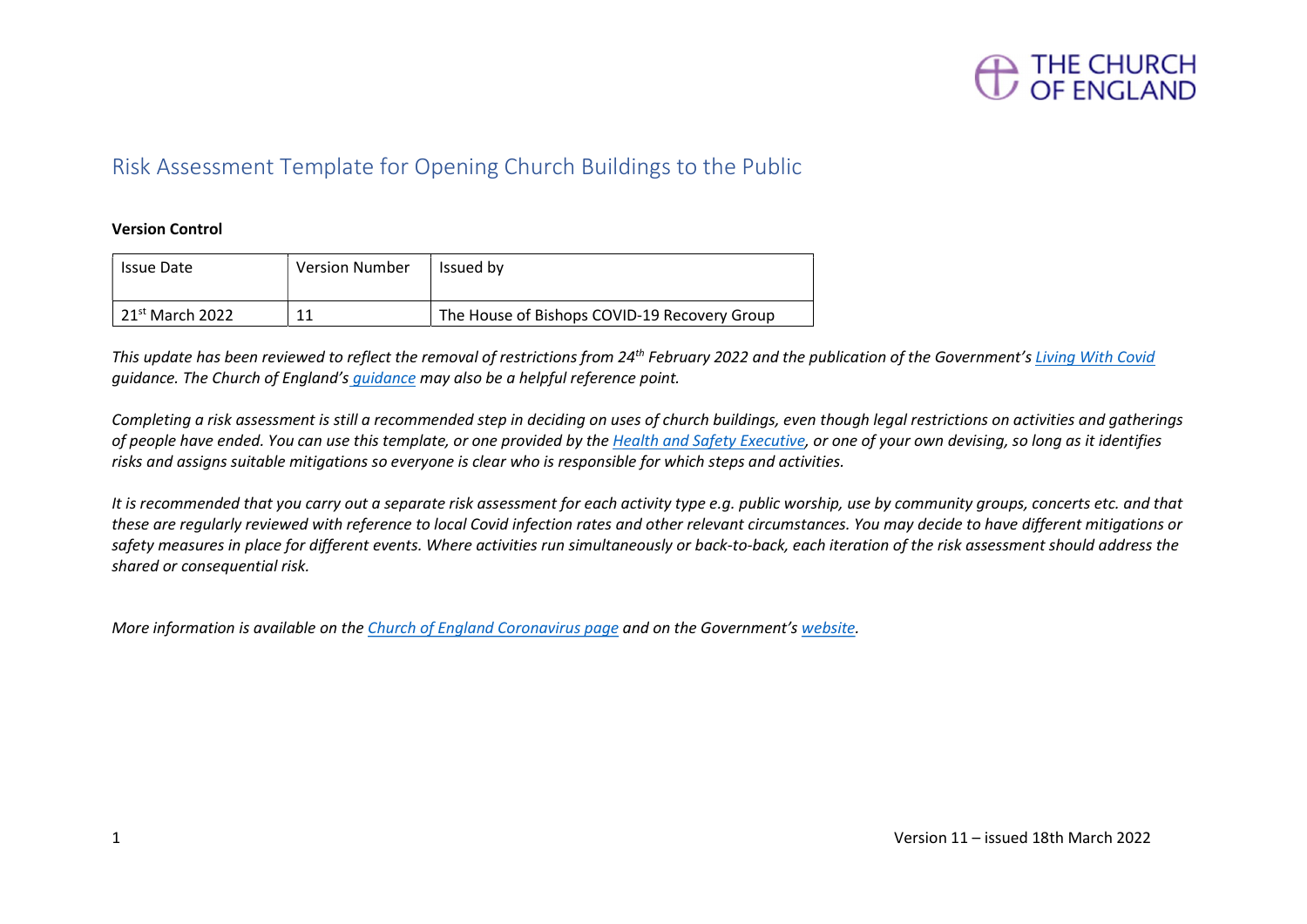

#### Carrying out a risk assessment

- 1. Agree what activities you are planning for:
	- Private prayer
	- Public worship with or without congregational singing
	- Funerals, weddings, baptisms, ordinations
	- Livestreaming or recording services
	- A choir or music group singing indoors as part of a public, livestreamed or recorded service
	- Formal childcare or where part of a school
	- Essential voluntary and public services
	- Use as a vaccination or testing centre
	- Community and support groups
	- Provision of youth services
	- Opening shops/cafes
	- Opening for visitors/tourists/educational visits as a heritage attraction
	- Opening for concerts, plays etc
- 2. Consider the hazards:
	- **•** Transmission of COVID-19
	- Hazards arising from using the church in a different way to usual
	- Shared or consequential risks of activities running simultaneously or back-to-back (e.g. crossover of people at entry/exit points)

Read the guidance and think about how it relates specifically to your church. What constraints are there? Consider how people will arrive at the church, including if they will need to wait or queue outside; how people will enter and leave the church; circulation inside: from the entrance to the worship space and out again; circulation within the worship space; also access to other areas including the toilet(s).

3. Consider who might be harmed and how. Read the guidance and think about how the activities you are planning will affect different groups of people. The risks are not different for larger churches as long as they are properly managed, but having any significant numbers of people coming through your building makes the possible impact – in particular someone with COVID-19 coming into contact with others – higher than in smaller churches with fewer people. Consider your particular circumstances and adapt the checklist below as appropriate. Gathered congregations and major services may attract people from far afield, which is likely to add to the risk profile. Consider whether you need to consult your wider membership and users.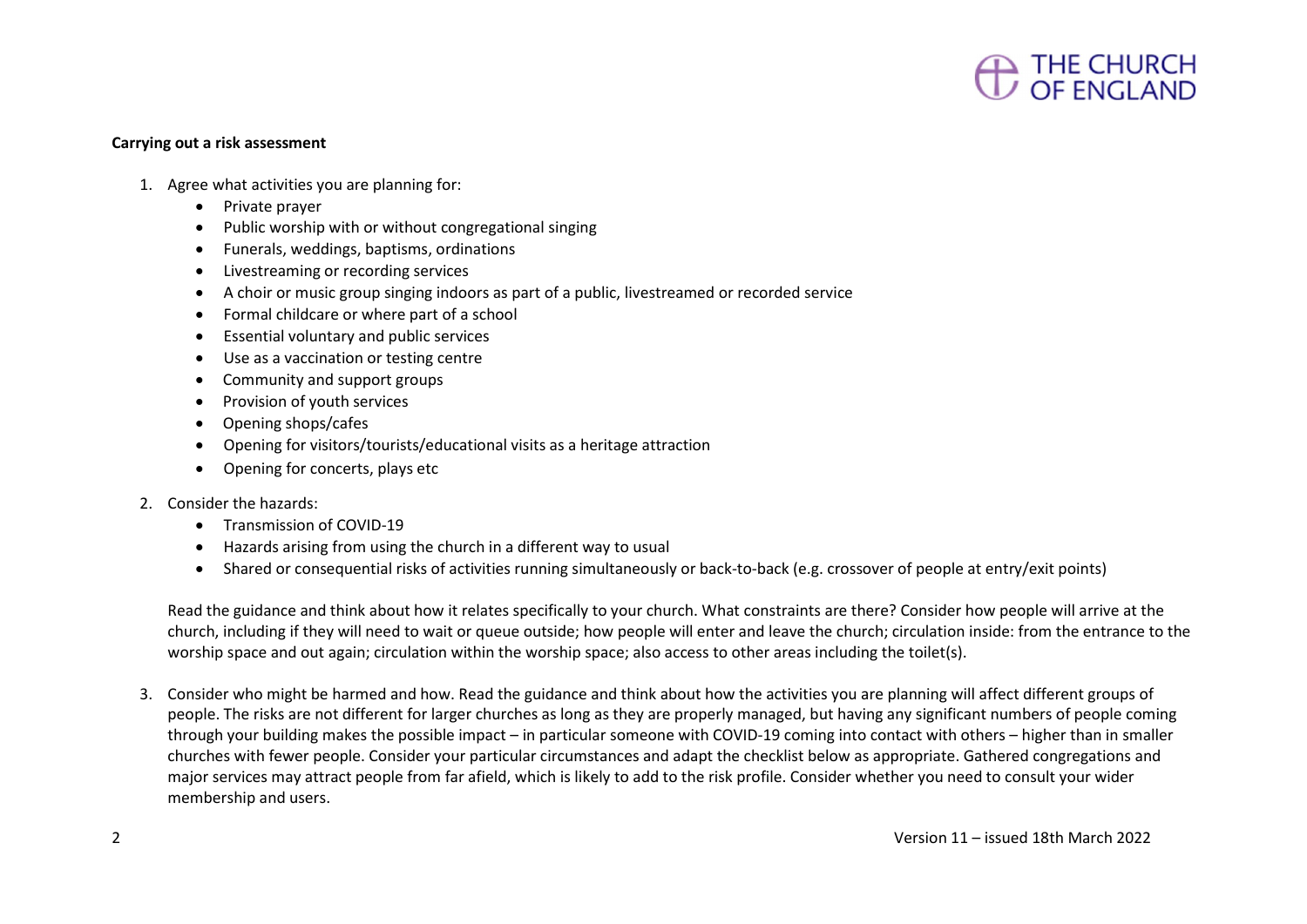

- 4. Using the risk assessment checklist below as a template:
	- add in mitigations for any risks that are particular to your circumstances that may not be on the list;
	- record what you need to do for each activity to go ahead safely;
	- consider any equipment you need and any temporary changes you might need to make to the church;
	- check back against your list of activities to confirm which ones can go ahead and when.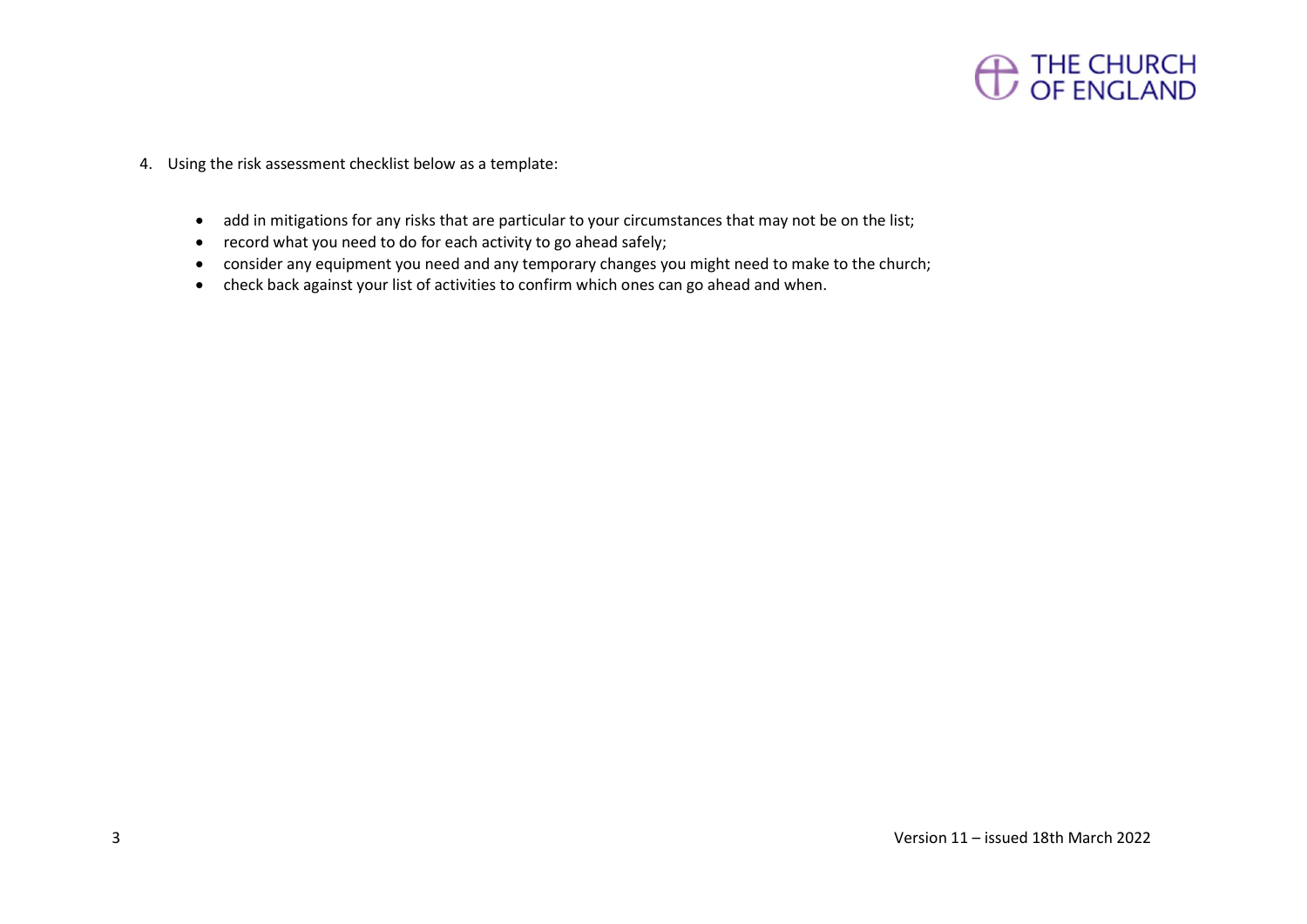

### Risk assessment template

| Church:<br><b>All Saints High Wycombe</b>    | <b>Assessor's name: Lis Burns</b><br>Cartledge (JC), Thistle Martin (TM)<br>Church Ops: Stephen Linger (SL) | Venue management team: Lis Burns (LB), Jenny<br>Ministry team: Hugh Ellis (HE), Jackie Lock (JL), Gareth<br>Morley (GM) Derek Lancaster (DL), Robyn Connelly (RC) | Date completed:<br>Prior versions available<br>on request<br>V10.1 completed<br>15/12/21, reviewed<br>22/01/22. Revised<br>16/03/22, V11 completed<br>04/06/22 | Review date:<br>31/07/22 |
|----------------------------------------------|-------------------------------------------------------------------------------------------------------------|-------------------------------------------------------------------------------------------------------------------------------------------------------------------|----------------------------------------------------------------------------------------------------------------------------------------------------------------|--------------------------|
| Event or service this assessment relates to: |                                                                                                             |                                                                                                                                                                   |                                                                                                                                                                |                          |

| <b>Risk</b>               | Controls to consider (delete or detail as           | <b>Additional information</b> | <b>Action by</b> | Completed -   |
|---------------------------|-----------------------------------------------------|-------------------------------|------------------|---------------|
|                           | appropriate to your location and event)             |                               | whom?            | date and name |
| <b>Aerosol or droplet</b> | Increase ventilation in your building: natural      | Consult HSE guidance on       | Ministry team    | June 2022     |
| transmission of Covid-19  | ventilation by opening doors, windows and vents or  | identifying poorly ventilated | LB/JC/Church     | JC/LB+ongoing |
|                           | mechanical ventilation if appropriate/necessary.    | areas                         | Ops/Welcomers    |               |
|                           |                                                     | Do not prop open fire doors.  |                  |               |
|                           | Use outdoor spaces if appropriate and available.    | Not appropriate for most      | Ministry         | June 2022     |
|                           |                                                     | services - building is large  | team/LB+JC       | LB/JC/HE      |
|                           |                                                     | and well ventilated           |                  |               |
|                           | Consider if you will ask attendees to wear a face   | Website and entrance          |                  | June 2022     |
|                           | covering (unless exempt). This is no longer a legal | signage - but is personal     |                  | LB/TM         |
|                           | requirement but remains recommended by              | choice                        |                  |               |
|                           | government guidance.                                |                               |                  |               |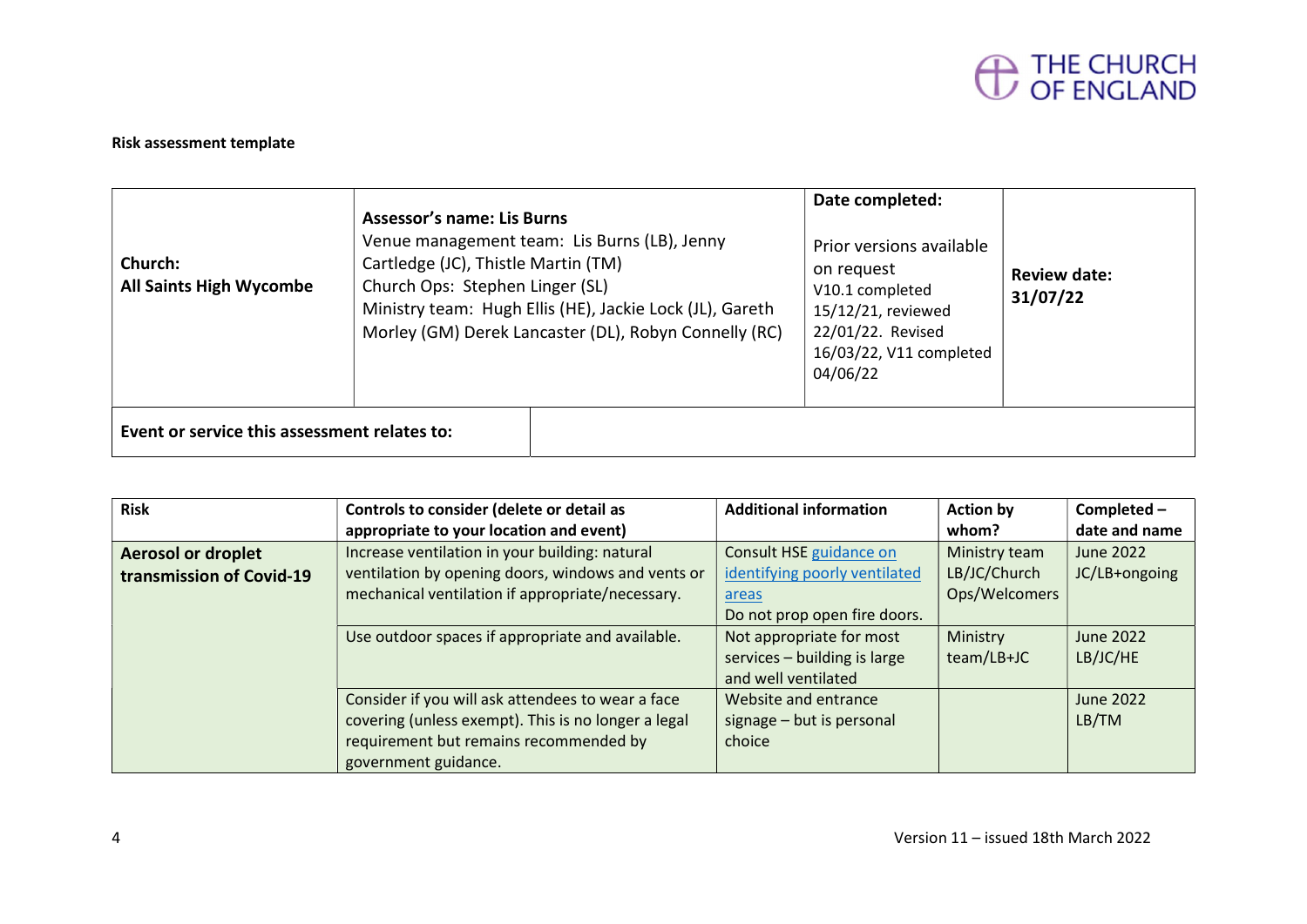# THE CHURCH<br>OF ENGLAND

| <b>Risk</b>                    | Controls to consider (delete or detail as              | <b>Additional information</b> | <b>Action by</b>   | Completed-        |
|--------------------------------|--------------------------------------------------------|-------------------------------|--------------------|-------------------|
|                                | appropriate to your location and event)                |                               | whom?              | date and name     |
|                                | Put in place measures to reduce contact between        | Socially distanced seating in | Ministry team      | <b>June 2022</b>  |
|                                | people e.g. retaining social distancing.               | the south aisle, distanced    | LB/JC/Church       | $LB/JC + ongoing$ |
|                                |                                                        | sharing of peace etc          | Ops/Welcomers      |                   |
|                                | If practical in your building, choose one point of     | West end entrance             | Ministry team      | <b>June 2022</b>  |
|                                | entry into the church to manage flow of people and     | South door for choir and      | LB/JC/Church       | $LB/JC + ongoing$ |
|                                | indicate this with notices, keeping emergency exits    | north door for bellringers    | Ops/Welcomers      |                   |
|                                | available at all times. Where possible use a different | practice                      |                    |                   |
|                                | door for exit.                                         |                               |                    |                   |
|                                | For events where the building is likely to be          | No services/events planned    | Ministry team      | <b>June 2022</b>  |
|                                | especially busy, or the activity is particularly       | where there will be 500+ in   | /Church Ops        | LB/JC+ongoing     |
|                                | energetic, pay particular regard to the need for       | building at same time         |                    |                   |
|                                | additional mitigations such as social distancing and   |                               |                    |                   |
|                                | face coverings.                                        |                               |                    |                   |
| <b>Surface transmission of</b> | Provide adequate hand cleansing stations. Provide      | Hand sanitiser available at   | Church Ops         | <b>June 2022</b>  |
|                                | hand sanitiser for the occasions when people can't     | west end and choir door       |                    | LB/JC+ongoing     |
| Covid-19                       | wash their hands.                                      | entrance                      |                    |                   |
|                                | Identify where you can reduce the contact of           | West doors open as people     | Church             | <b>June 2022</b>  |
|                                | people with surfaces, e.g. by leaving open doors       | arrive and leave - inner      | Ops/LB/JC          | LB/JC+ongoing     |
|                                | that are not fire doors, using electronic documents    | doors closed during service   |                    |                   |
|                                | rather than paperwork.                                 | Online service sheets and     |                    |                   |
|                                |                                                        | news sheets available         | Office/LB          | June 2022         |
|                                |                                                        | electronically                |                    | TM/LB+ongoing     |
|                                |                                                        |                               |                    |                   |
|                                | Good hygiene and cleaning of the building.             | See the cleaning section of   | <b>Building is</b> | Church Ops        |
|                                |                                                        | Church of England guidance.   | cleaned            | ongoing           |
|                                |                                                        |                               | multiple times     |                   |
|                                |                                                        |                               | during the         |                   |
|                                |                                                        |                               | week - kitchen     |                   |
|                                |                                                        |                               | wiped down         |                   |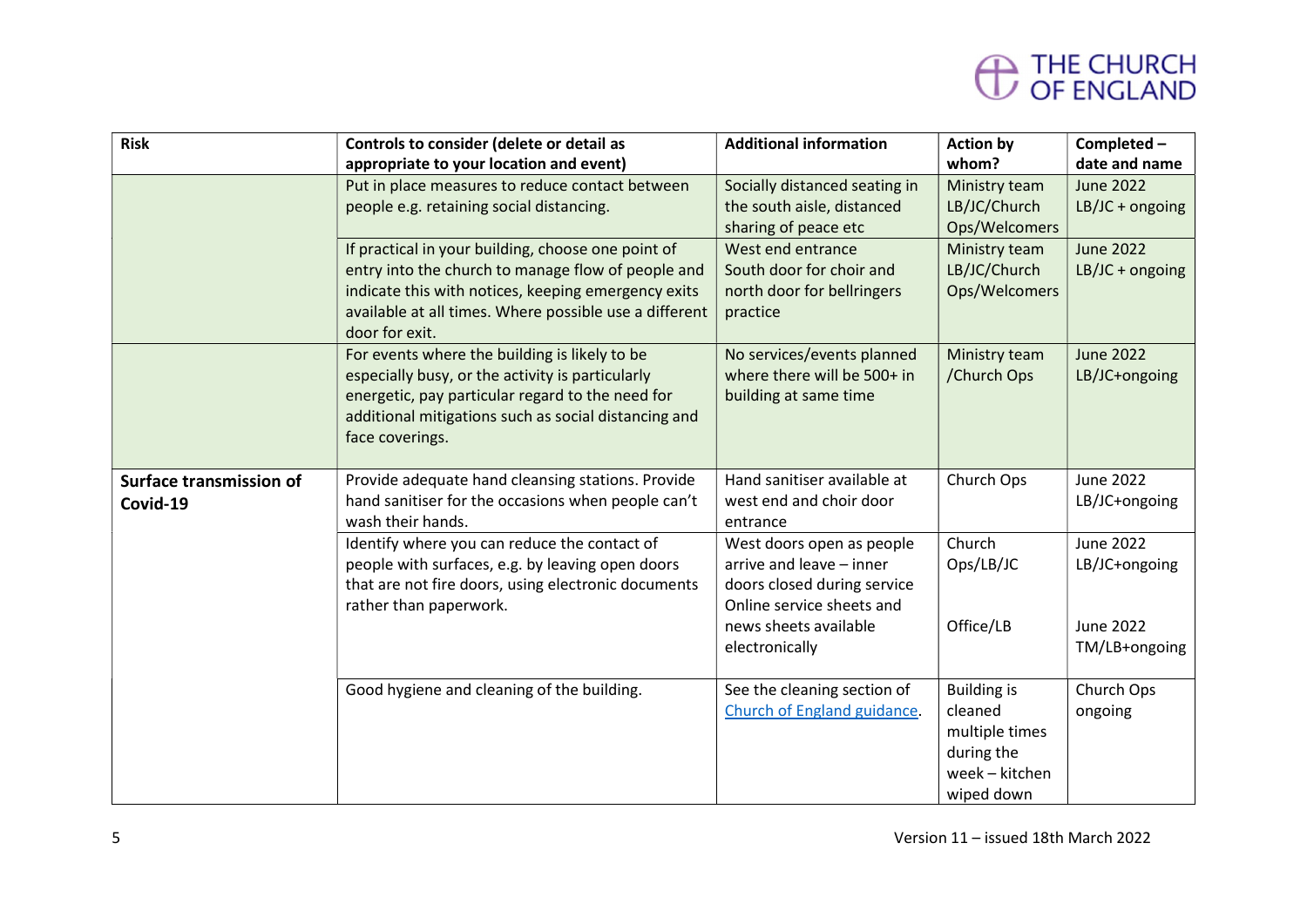## THE CHURCH<br>OF ENGLAND

| <b>Risk</b>                                                                                            | Controls to consider (delete or detail as                                                                                                                                                                                                   | <b>Additional information</b>                                                                                          | <b>Action by</b>                          | Completed-                        |
|--------------------------------------------------------------------------------------------------------|---------------------------------------------------------------------------------------------------------------------------------------------------------------------------------------------------------------------------------------------|------------------------------------------------------------------------------------------------------------------------|-------------------------------------------|-----------------------------------|
|                                                                                                        | appropriate to your location and event)                                                                                                                                                                                                     |                                                                                                                        | whom?                                     | date and name                     |
|                                                                                                        |                                                                                                                                                                                                                                             |                                                                                                                        | after each café<br>shift / event<br>use   |                                   |
|                                                                                                        | Consider hygiene around shared items such as<br>Bibles, prayer and hymn books that are used by<br>multiple people.                                                                                                                          | You could consider a long-<br>term loan system for Bibles<br>and other books to ensure<br>people have access to these. |                                           |                                   |
|                                                                                                        | If providing single-use service sheets or prayer<br>cards, either place these on sheets or ask people to<br>sanitise hands before picking one up, and request<br>that people take these home with them.                                     | Items not usually shared but<br>are put away between use                                                               | Ministry team<br>/Church<br>Ops/Welcomers | <b>June 2022</b><br>LB/JC+ongoing |
|                                                                                                        | Cordon off or remove from public access any<br>devotional objects or items (if they are liable to be<br>touched or closely breathed on).                                                                                                    | Some items remain in<br>storage                                                                                        | LB/JC                                     | <b>June 2022</b><br>LB/JC+ongoing |
|                                                                                                        | Put in place a cleaning rota/system for children's<br>materials and toys, and consider providing cleaning<br>materials for these if safe to do so (keeping all such<br>materials out of the reach of children).                             | Colouring and books/puzzles<br>made available but no soft<br>toys                                                      | RC                                        | <b>June 2022</b><br>RC+ongoing    |
|                                                                                                        | Where there are toilet facilities, ensure an<br>adequate supply of soap and disposable hand<br>towels, and a bin for towels, are available.                                                                                                 | <b>Register with Parish Buying</b><br>for procurement options.                                                         | Cleaner/Church<br>Ops                     | <b>June 2022</b><br>LB/JC+ongoing |
|                                                                                                        | Ensure all waste receptacles have disposable liners<br>(e.g. polythene bin bags) to reduce the risk to those<br>responsible for removing them.                                                                                              |                                                                                                                        | Cleaner/Church<br>Ops                     | <b>June 2022</b><br>LB/JC+ongoing |
| <b>Visitors are unclear on</b><br>requirements for<br>attending church or<br>visiting the building for | Update your website, A Church Near You, and any<br>relevant social media with information for visitors.<br>Communicate details on requirements or requests<br>such as bringing a face covering and options for<br>those who may be anxious. | <b>Updated ACNY and website</b>                                                                                        | $LB + of$ fice                            | LB/TM+ongoing                     |